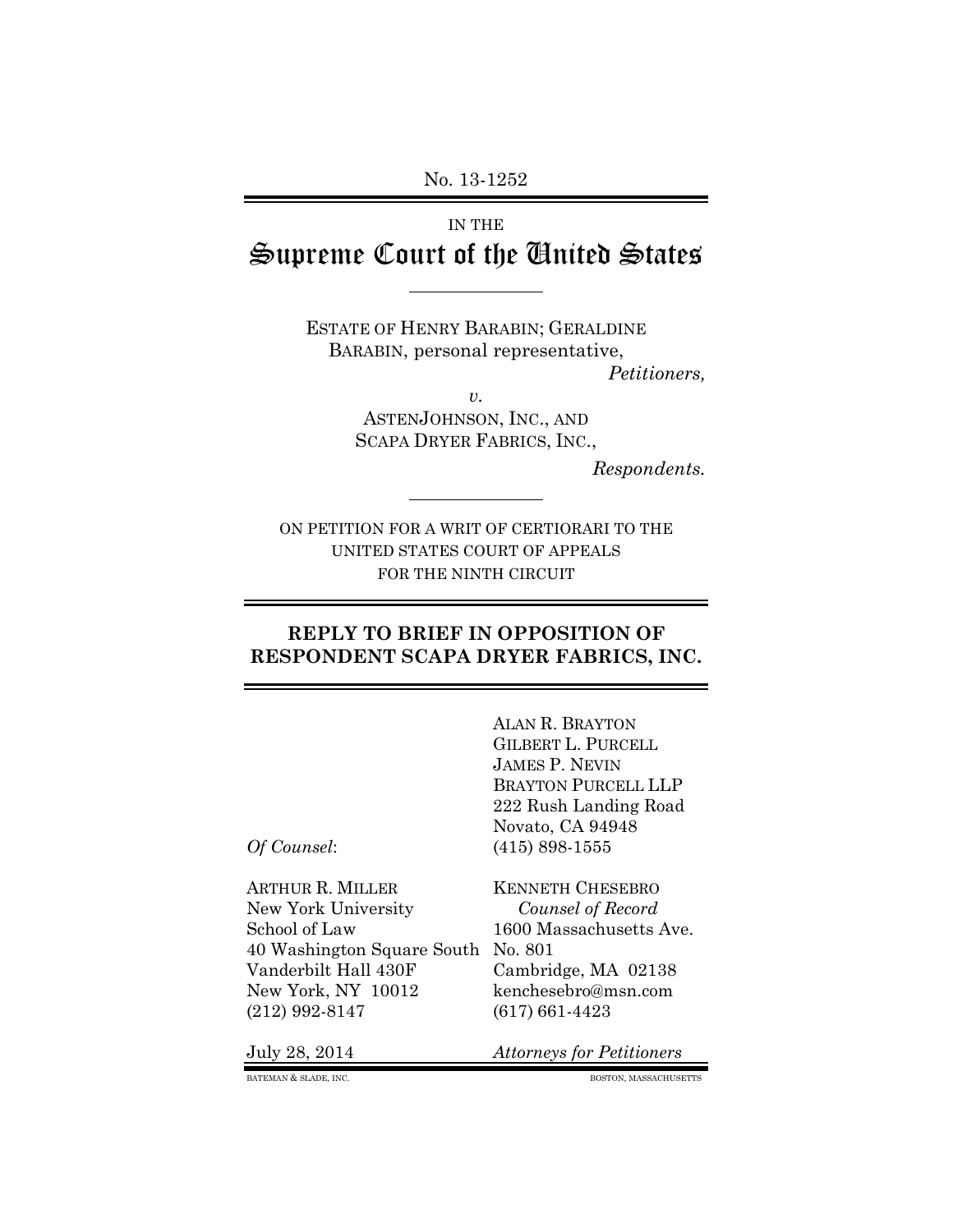# **TABLE OF CONTENTS**

| Ι. | The Thrust of the Petition<br>Stands Unchallenged<br>$\mathbf{1}$    |                                                                                                                                  |  |  |  |  |  |  |  |
|----|----------------------------------------------------------------------|----------------------------------------------------------------------------------------------------------------------------------|--|--|--|--|--|--|--|
| П. | Scapa's Opposition on Balance<br>Bolsters the Case for Certiorari  3 |                                                                                                                                  |  |  |  |  |  |  |  |
|    | А.                                                                   | Scapa's Argument That There<br>is "No Need" For the Rule<br>Petitioners Defend Is Wrong  4                                       |  |  |  |  |  |  |  |
|    | <b>B.</b>                                                            | Scapa's Argument That Granting<br>New Trials for Mere Daubert<br>Gatekeeping Error is Permitted                                  |  |  |  |  |  |  |  |
|    | C.                                                                   | Scapa's Argument That Appellate Courts<br>Have "Flexibility" to Grant New Trials<br>For Daubert Gatekeeping Error is Wrong<br>8  |  |  |  |  |  |  |  |
|    | D.                                                                   | Scapa's Argument That<br>There is No Conflict is Wrong $\dots \dots \dots 10$                                                    |  |  |  |  |  |  |  |
|    | E.                                                                   | Scapa's Argument That Appellate<br>Judges Would Be Burdened<br>By Limits on Their Power to<br>Grant New Trials is Immaterial  11 |  |  |  |  |  |  |  |
|    |                                                                      |                                                                                                                                  |  |  |  |  |  |  |  |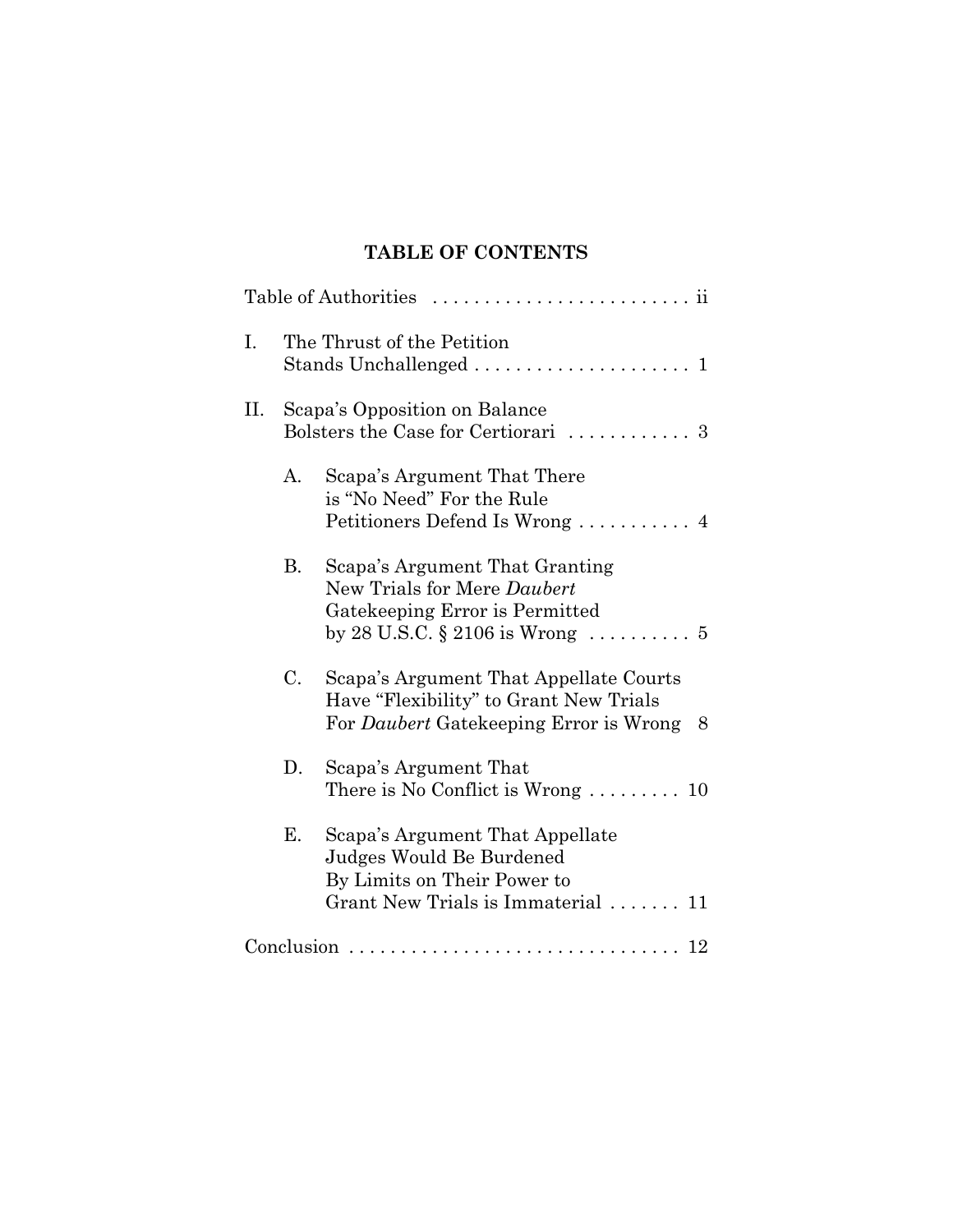# **TABLE OF AUTHORITIES**

# *CASES***:** *PAGE***:**

| Daubert v. Merrell Dow Pharmaceuticals,                                                                                |  |  |  |  |  |  |  |  |
|------------------------------------------------------------------------------------------------------------------------|--|--|--|--|--|--|--|--|
|                                                                                                                        |  |  |  |  |  |  |  |  |
| <i>Inc.</i> , 509 U.S. 579 (1993) $\ldots \ldots \ldots \ldots$ <i>passim</i><br>Bank of Nova Scotia v. United States, |  |  |  |  |  |  |  |  |
|                                                                                                                        |  |  |  |  |  |  |  |  |
| Cupp v. Naughten, 414 U.S. 141 (1973)  8                                                                               |  |  |  |  |  |  |  |  |
| Kotteakos v. United States, 328 U.S. 750 (1946) . 1, 9                                                                 |  |  |  |  |  |  |  |  |
| LeBlanc v. Chevron USA Inc.,                                                                                           |  |  |  |  |  |  |  |  |
|                                                                                                                        |  |  |  |  |  |  |  |  |
| 275 Fed. Appx. 319 (5th Cir. 2008)  6                                                                                  |  |  |  |  |  |  |  |  |
| Lockhart v. United States, 546 U.S. 142 (2005)  7                                                                      |  |  |  |  |  |  |  |  |
| Ruiz-Troche v. Pepsi Cola of Puerto Rico                                                                               |  |  |  |  |  |  |  |  |
| <i>Bottling Co.</i> , 161 F.3d 77 (1st Cir. 1998) $\ldots \ldots$ 6                                                    |  |  |  |  |  |  |  |  |
| Storage Craft Technology Corp. v. Kirby,                                                                               |  |  |  |  |  |  |  |  |
| 744 F.3d 1183 (10th Cir. 2014)  2-4                                                                                    |  |  |  |  |  |  |  |  |
| <i>Thomas v. Arn,</i> 474 U.S. 140 (1985) $\ldots \ldots \ldots \ldots 8$                                              |  |  |  |  |  |  |  |  |
| <i>Smith v. Jenkins</i> , 732 F.3d 51 (1st Cir. 2013)  10                                                              |  |  |  |  |  |  |  |  |
| United States v. Blaine County, Montana,                                                                               |  |  |  |  |  |  |  |  |
|                                                                                                                        |  |  |  |  |  |  |  |  |
| United States v. Downing,                                                                                              |  |  |  |  |  |  |  |  |
| 753 F.2d 1224 (3d Cir. 1985)  2, 6-7, 10-11                                                                            |  |  |  |  |  |  |  |  |
| United States v. Jawara,                                                                                               |  |  |  |  |  |  |  |  |
|                                                                                                                        |  |  |  |  |  |  |  |  |
| United States v. Estate of Romani,                                                                                     |  |  |  |  |  |  |  |  |
| $523$ U.S. $517$ (1998)<br>$\overline{7}$                                                                              |  |  |  |  |  |  |  |  |
| United States v. Hall,                                                                                                 |  |  |  |  |  |  |  |  |
| 93 F.3d 1337 (7th Cir. 1996)  6-7                                                                                      |  |  |  |  |  |  |  |  |
| United States v. Roach,                                                                                                |  |  |  |  |  |  |  |  |
| 582 F.3d 1192 (10th Cir. 2009)  1-2                                                                                    |  |  |  |  |  |  |  |  |
| United States v. Smith,                                                                                                |  |  |  |  |  |  |  |  |
| 27 Fed. Appx. 577 (6th Cir. 2001)  2                                                                                   |  |  |  |  |  |  |  |  |
| United States v. Smithers,                                                                                             |  |  |  |  |  |  |  |  |
|                                                                                                                        |  |  |  |  |  |  |  |  |
| United States v. Williams,                                                                                             |  |  |  |  |  |  |  |  |
|                                                                                                                        |  |  |  |  |  |  |  |  |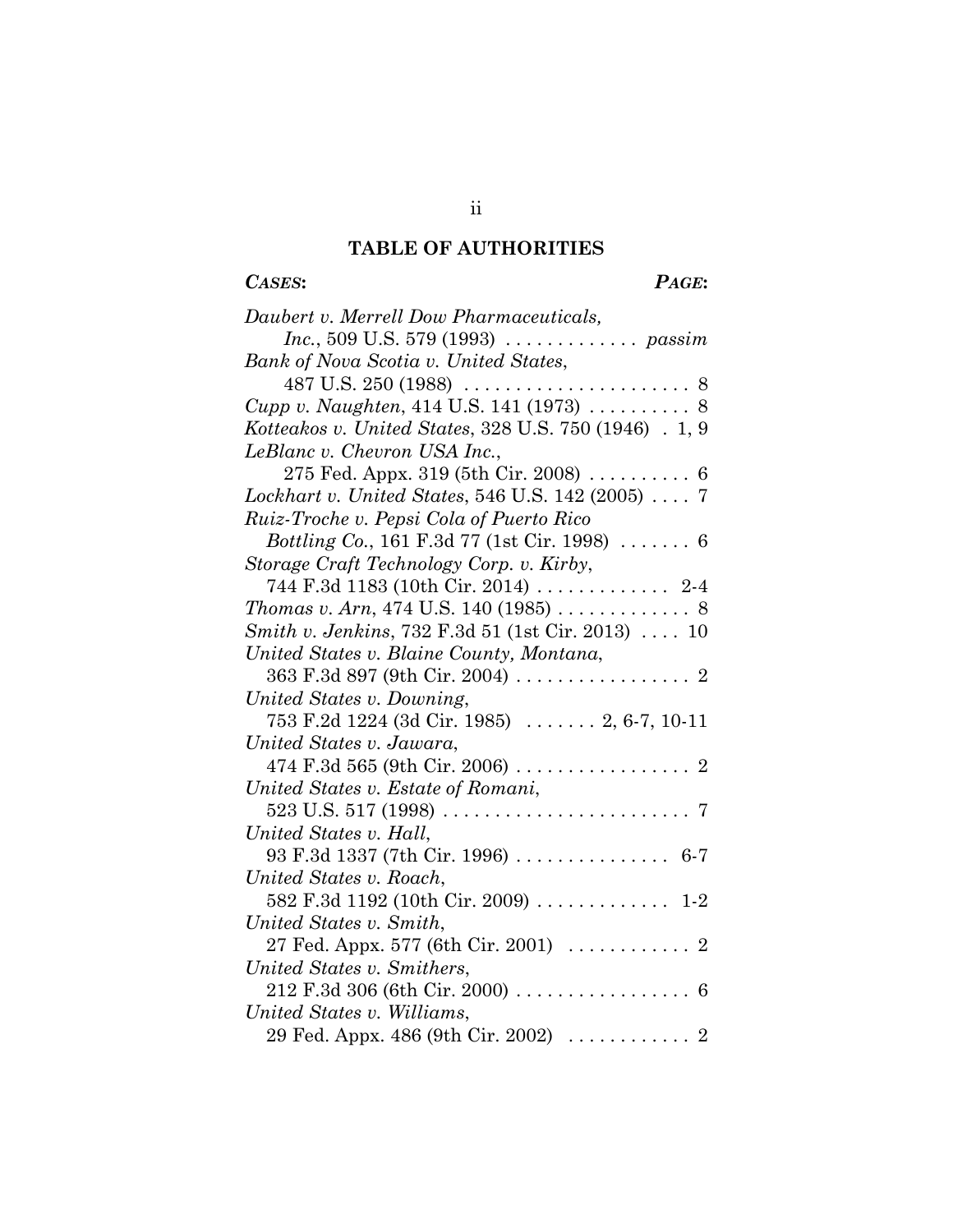# *STATUTES AND RULE***:** *PAGE***:**

| $28 \text{ U.S.C.} \$ $2106 \ldots \ldots \ldots \ldots \ldots \ldots \ldots \quad 3, 5-8$ |  |  |  |  |  |
|--------------------------------------------------------------------------------------------|--|--|--|--|--|
|                                                                                            |  |  |  |  |  |
|                                                                                            |  |  |  |  |  |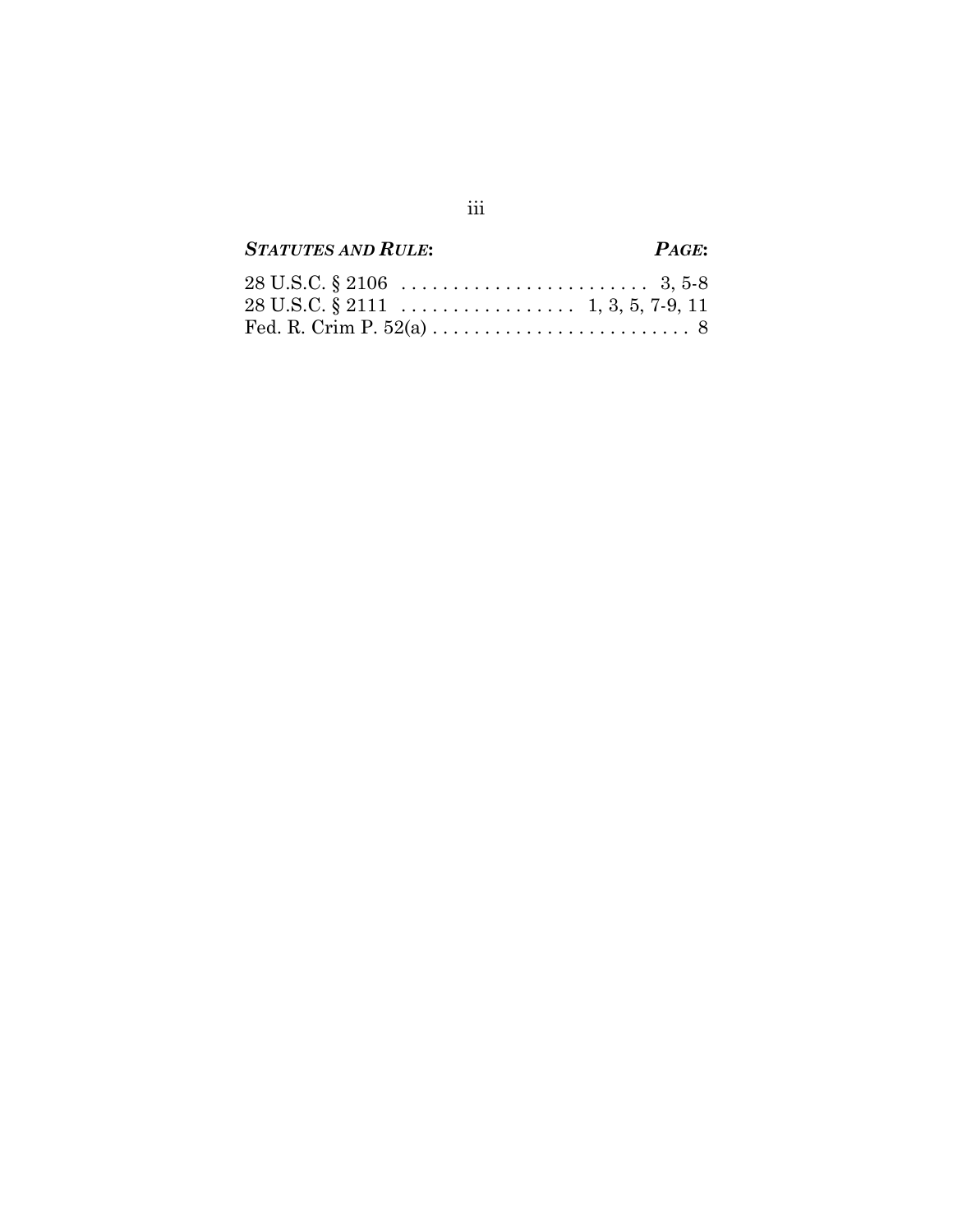#### **REPLY TO BRIEF IN OPPOSITION OF RESPONDENT SCAPA DRYER FABRICS, INC.**

#### **I. The Thrust of the Petition Stands Unchallenged**

Scapa's opposition leaves the petition's central contention unchallenged. A district court's mere *Daubert* gatekeeping error — its "failing to answer a threshold question of admissibility," Pet. App. 17a yields an automatic new trial in the Ninth and Tenth Circuits even if no substantive error occurred in what the jury heard. This is contrary to 28 U.S.C. § 2111, which permits new trials *only* for errors that have a "substantial and injurious effect or influence in determining the jury's verdict." *Kotteakos v. United States*, 328 U.S. 750, 776 (1946). Reply to Asten-Johnson 3-6.

This rule triggers automatic new trials provided two conditions are met (ones almost always met when *Daubert* gatekeeping error occurs). First, the expert testimony involved must be "important," Pet. i, 5, 10, 13, 18. As the six en banc majority judges put it below, the rule is triggered when the evidence "is critical to the proponent's case." Pet. App. 15a. "[I]t would be the rare case indeed where expert testimony was not 'critical to the proponent's case,'" as the five en banc dissenting judges noted. Pet. App. 24a n.2. (Its importance is the very reason an opponent challenges its admission.) AstenJohnson and Scapa cite only three cases in which a new trial following a *Daubert* gatekeeping error has ever been avoided because the expert testimony at issue was *not* important.**<sup>1</sup>**

<sup>&</sup>lt;sup>1</sup> AstenJohnson cited none. Scapa cites five cases. Scapa Opp. 12-13. Only three qualify. *United States v. Roach*, 582 F.3d 1192,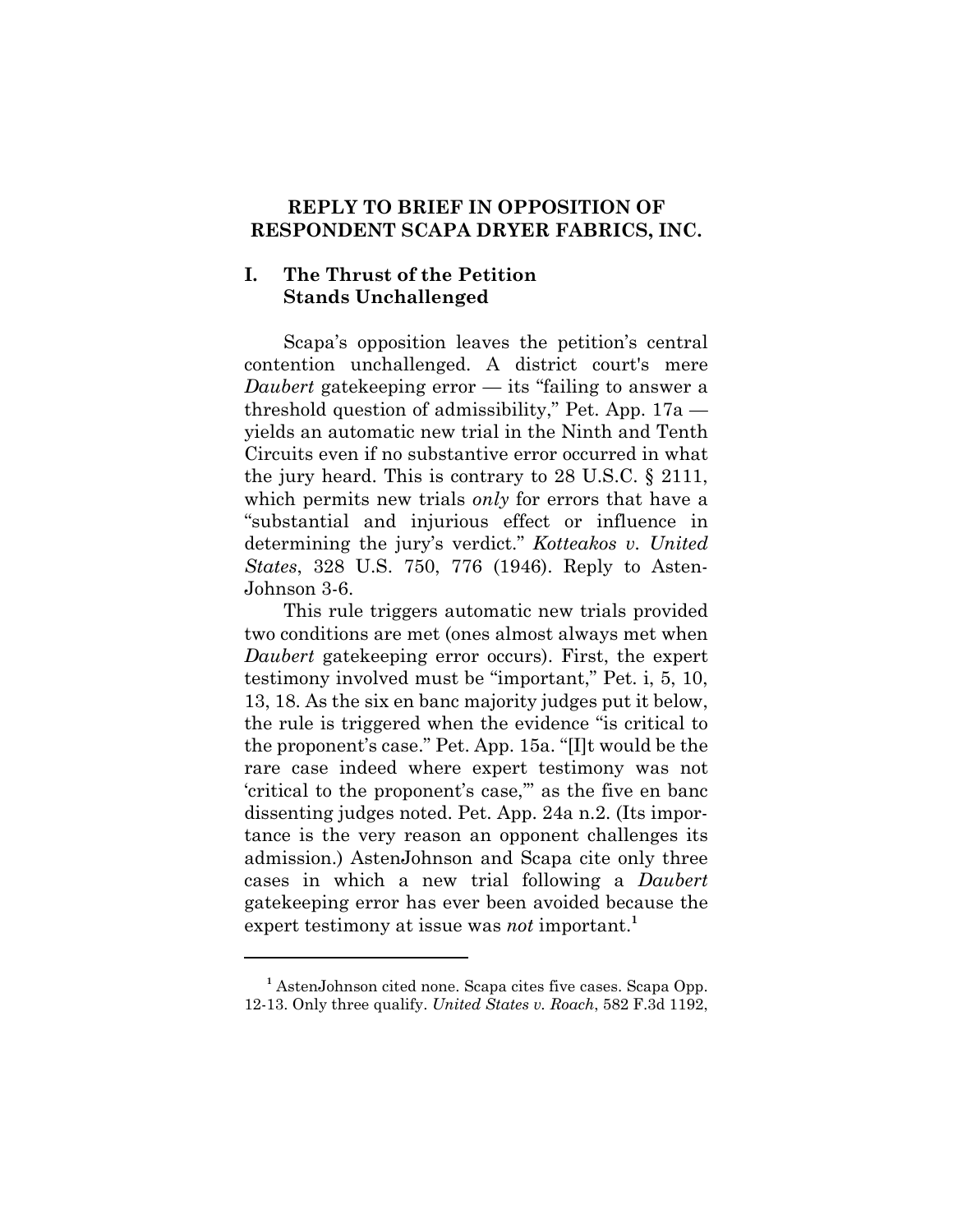Second, a new trial can also be avoided if "the record is sufficient to determine," Pet. App. 19a, that only one result can properly be reached on the admissibility question — that it would be an abuse of discretion to rule otherwise. This will rarely occur, given the wide discretion of district courts on evidentiary matters. Almost always the record will be "too sparse," *id*., for definitive decision without a remand, as in *Barabin*; in the two Ninth Circuit cases decided after *Barabin*; and in *United States v. Downing*, 753 F.2d 1224 (3d Cir. 1985). Reply to Asten-Johnson 10. AstenJohnson and Scapa have identified only one case in which a new trial following a *Daubert* gatekeeping error was perhaps sidestepped by an appellate court's definitive ruling on the existing record.**<sup>2</sup>**

<sup>1208 (10</sup>th Cir. 2009) (gatekeeping error involving expert testimony "that Roach was a member of the Crips" disregarded given "other evidence of Roach's gang membership"); *United States v. Smith*, 27 Fed. Appx. 577, 582 (6th Cir. 2001) (gatekeeping error involving police lab technician's testimony that defendant's hair matched hair on ski mask found near bank robbery disregarded given "overwhelming and diverse evidence" linking defendant to the crime); *United States v. Williams*, 29 Fed. Appx. 486, 487 (9th Cir. 2002) (gatekeeping error involving expert testimony that defendant's fingerprints were on gun disregarded given other evidence of possession).

*United States v. Jawara*, 474 F.3d 565 (9th Cir. 2006), apparently held that there was no gatekeeping error given the district court's "implicit finding of reliability" and the expert's "extensive academic qualifications and experience and the relevance and value of her testimony to the jury . . . ." *Id*. at 583. *United States v. Blaine County, Montana*, 363 F.3d 897 (9th Cir. 2004), did not involve whether a new trial should be granted; it merely affirmed a summary judgment ruling. *Id*. at 916.

<sup>&</sup>lt;sup>2</sup> "Perhaps," because only an alternative holding was involved. *Storage Craft Technology Corp. v. Kirby*, 744 F.3d 1183, 1191-92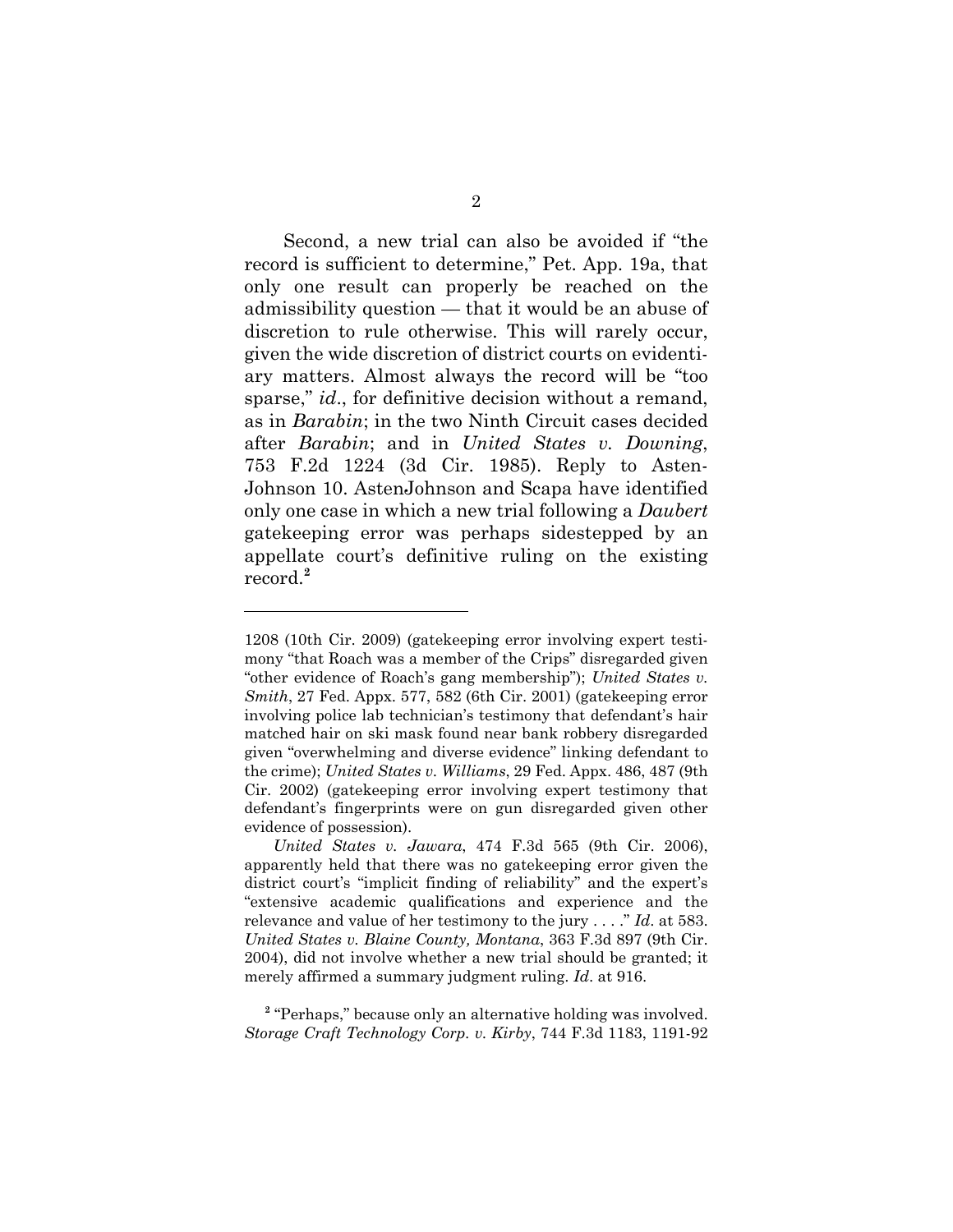While avoiding the central thrust of the petition, Scapa's opposition does reveal, even more than the petition, confusion about the harmless-error rule — a rule which is applicable in a variety of contexts and is important to the proper and consistent administration of the appellate jurisdiction of the various circuits. Some circuits administer the rule emphasizing a particular, restrictive statute, 28 U.S.C. § 2111. Pet. 20-21; Reply to AstenJohnson 3-6. Others administer the rule emphasizing a general, flexible statute, 28 U.S.C. § 2106. Scapa Opp. 4-9. This division is mirrored in the sharp en banc split in *Barabin* between the six-judge majority (flexible approach to granting new trials) and the five-judge minority (restrictive approach). The lower courts need guidance on the relation between these two statutes, and on what constitutes "harmless error" generally in the evidentiary context. This Court is the only court that can eliminate the present confusion.

#### **II. Scapa's Opposition on Balance Bolsters the Case for Certiorari**

Much of Scapa's reply bolsters the case for certiorari. In particular, Scapa identifies additional circuits which order new trials for mere *Daubert* gatekeeping error, and suggests that the Third and Fourth Circuits' approach denying new trials for gatekeeping error conflicts with this Court's decisions under 28 U.S.C. § 2106.

<sup>(10</sup>th Cir. 2014) (cited in Scapa Opp. 2) (even assuming "district court's exegesis wasn't detailed enough to discharge its gatekeeping duties," no new trial needed because "[t]he expert's assumption . . . *was* grounded in record evidence," and defendant's "own testimony belies his methodological complaint").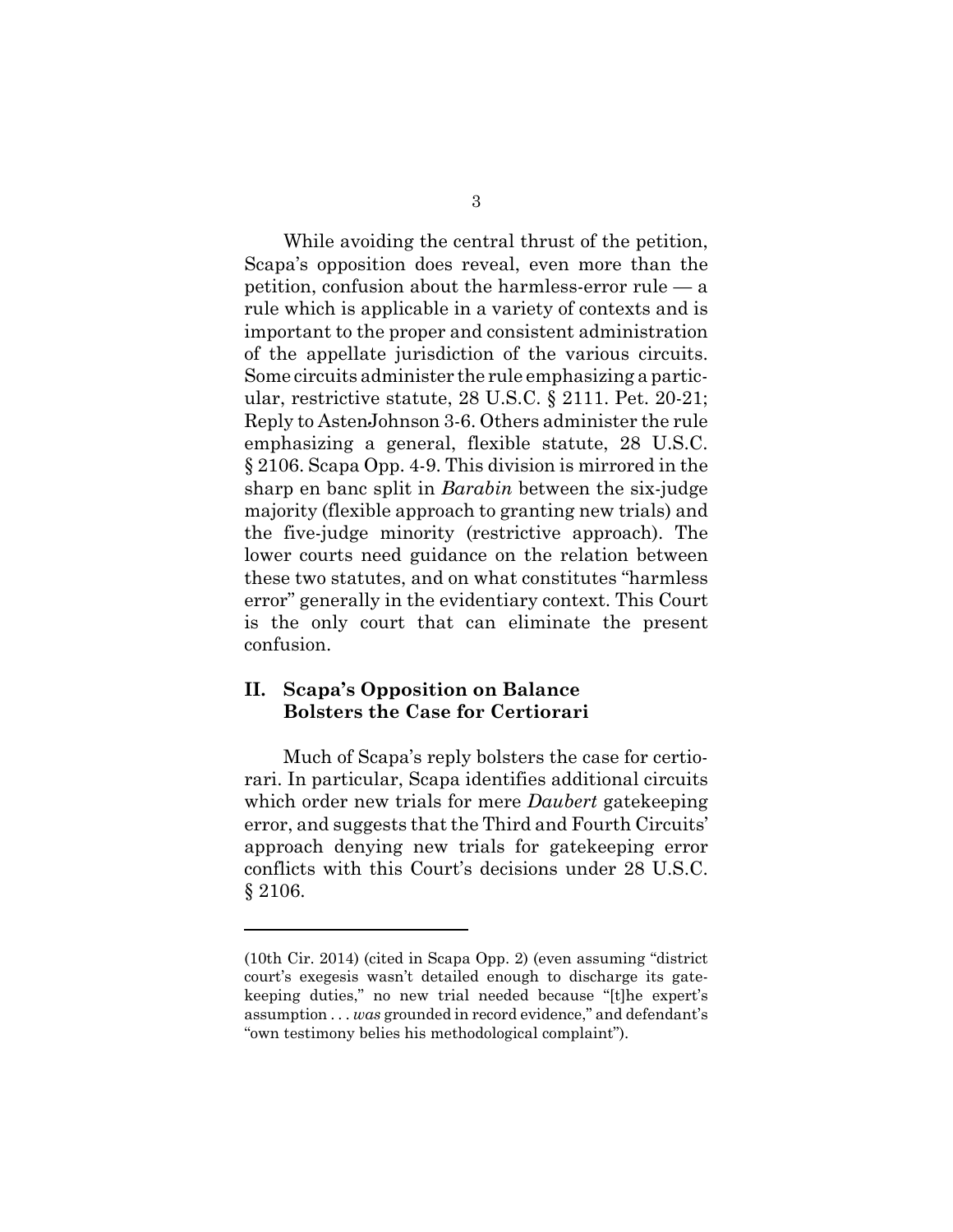### **A. Scapa's Argument That There is "No Need" For the Rule Petitioners Defend is Wrong**

Scapa argues that there is "no need" for a rule generally mandating a remand when a *Daubert* gatekeeping error has occurred because this is a "rare situation . . . ." Scapa Opp. 3. And it objects that the rule defended by petitioners might be administratively burdensome, *id*. at 4, while ignoring the real-world costs entailed by automatically granting new trials based on technicalities (the delay in finality, and the drain on the resources of the trial court, second jury, and litigants). Although perhaps relevant at the merits stage (not this stage), it is doubtful that such policy arguments can carry much force in this jurisdictional context. Pet. 15; Reply to AstenJohnson 3.

Scapa also contends that "it is incorrect to suggest that the Ninth Circuit is construing *Barabin* as imposing an automatic-new-trial rule." *Id*. at 3. But the rule *does* operate automatically, provided that the expert testimony at issue is important and the record is too sparse for the appellate court to conclude that only one result is possible on the admissibility question (almost always true). See pp. 1-2, *supra*. The recent Tenth Circuit decision cited by Scapa confirms that these two conditions suffice to trigger a new trial.**<sup>3</sup>**

<sup>&</sup>lt;sup>3</sup> Consistent with *Barabin*, the Tenth Circuit held that a new trial for a gatekeeping error can be avoided only if it is clear "the existing one reached the right result," either because other competent evidence easily proved the point at issue (so the expert testimony was not important) or because "it is readily apparent from the record" that the district court's decision was the only result that could properly have been reached (so the record was not too sparse for resolving the question). *Storage Technology Corp.*, *supra* note 2, 744 F.3d at 1190-91.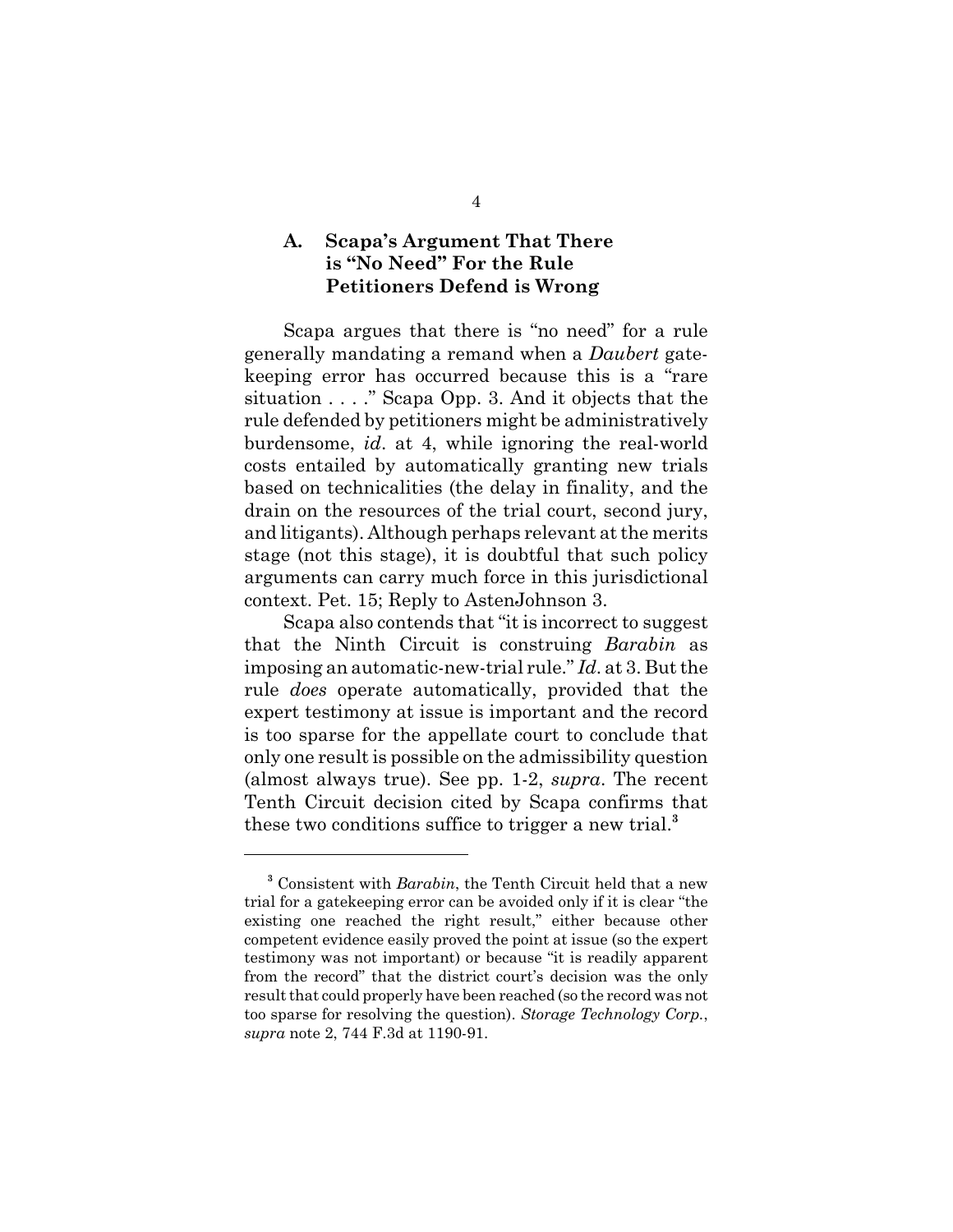### **B. Scapa's Argument That Granting New Trials for Mere** *Daubert* **Gatekeeping Error is Permitted by 28 U.S.C. § 2106 is Wrong**

Scapa next contends that federal appellate courts possess authority to order new trials for mere *Daubert* gatekeeping error pursuant to their supervisory power, in 28 U.S.C. § 2106, to order "such further proceedings to be had as may be just under the circumstances" upon reversing a judgment. Scapa Opp. 4-9. Setting aside for the moment whether the generally worded § 2106 plausibly governs when new trials may be ordered (and not the later-enacted § 2111, which specifically focuses on limiting the power of appellate courts to grant new trials), Scapa's analysis significantly bolsters the case for certiorari because it reveals that the circuit conflict is more complex than previously understood.

To date petitioners have pointed to a two-way circuit conflict: two circuits (the Third and Fourth) hold that they *must not* order new trials for *Daubert* gatekeeping error, and two circuits (the Ninth and Tenth) hold that they *must* (assuming the expert testimony is important and the record too sparse to conclude that admissibility can be resolved only one way, as is typical). Reply to AstenJohnson 7-9. Scapa identifies a third duo of circuits in conflict with the first two groups. The Sixth and Seventh Circuits hold that they *may* order new trials for a gatekeeping error, Scapa Opp. 7-8, in deciding "on a case-by-case basis, and in the exercise of broad discretion, the proper disposition of a case on appeal." *Id*. at 9.

We concur with Scapa's analysis that the Sixth and Seventh Circuits have authorized new trials (rather than simply limited remands) for mere *Daubert*

5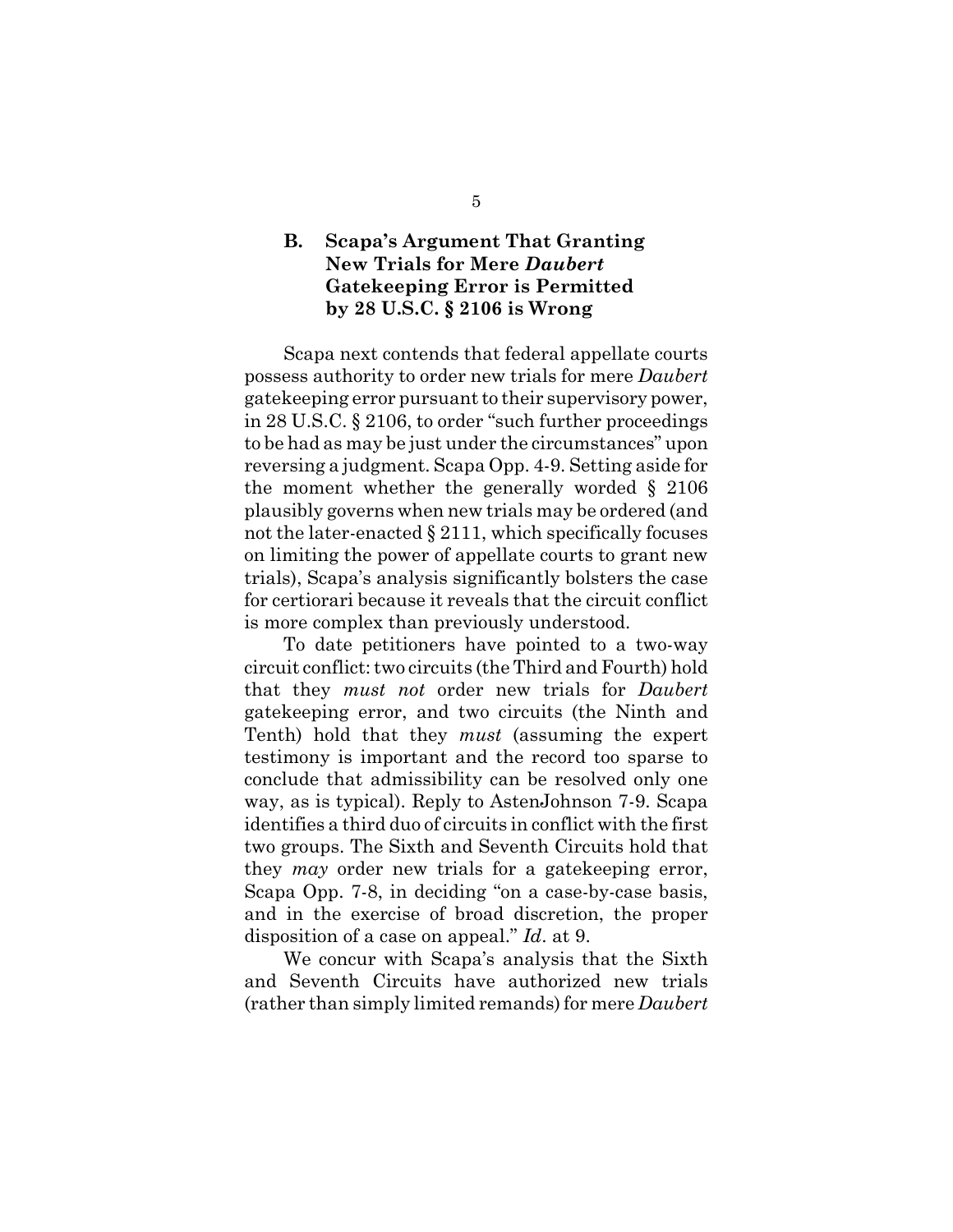gatekeeping error.**<sup>4</sup>** The Sixth Circuit's decision in *United States v. Smithers*, 212 F.3d 306 (6th Cir. 2000), stands in stark contrast to Judge Becker's decision for the Third Circuit in *Downing* (*see* Reply to Asten-Johnson 4-5). In both a district court committed a gatekeeping error in excluding a criminal defendants' expert testimony questioning the reliability of eyewitness testimony. In both the record proved too sparse to resolve the admissibility issue on appeal. In *Downing* the Third Circuit refused to mandate a new trial, noting that the procedural error "will become harmless if on remand" the evidence were again held inadmissible. 753 F.2d at 1243-44. By contrast, in *Smithers* the Sixth Circuit ordered "a new trial based on the district court's failure to conduct a *Daubert* test before excluding the eyewitness expert's testimony . . . ." 212 F.3d at 318 n.6.

The Seventh Circuit similarly held that a *Daubert* gatekeeping error warranted a new trial in *United*

**<sup>4</sup>** None of the other decisions cited in Scapa Opp. 4-9 involve a *Daubert* gatekeeping error. Several merely explicate Third Circuit law, focusing on its doctrine authorizing *de novo* review on appeal of certain evidentiary issues (not involving expert testimony) when the district court has failed to conduct required balancing. *See* Pet. 19 n.5 (Third Circuit cases); Scapa Opp. 7 (same). As to the others, with only two exceptions they do not even involve expert testimony (seven of the ten do not even involve evidence issues). They simply illustrate the operation of § 2106.

Neither of the decisions actually involving expert testimony is pertinent. *Ruiz-Troche v. Pepsi Cola of Puerto Rico Bottling Co.*, 161 F.3d 77 (1st Cir. 1998), reversed a *Daubert* ruling and ordered a new trial, but on the merits, not for inadequate gatekeeping. Id. at 85 (expert's opinion rested on a reliable methodology, so its exclusion "constituted an abuse of discretion"). *LeBlanc v. Chevron USA Inc.*, 275 Fed. Appx. 319 (5th Cir. 2008), reversed a *Daubert* ruling on the merits but did not grant a new trial; it merely reversed the dismissal of the lawsuit. *Id*. at 321.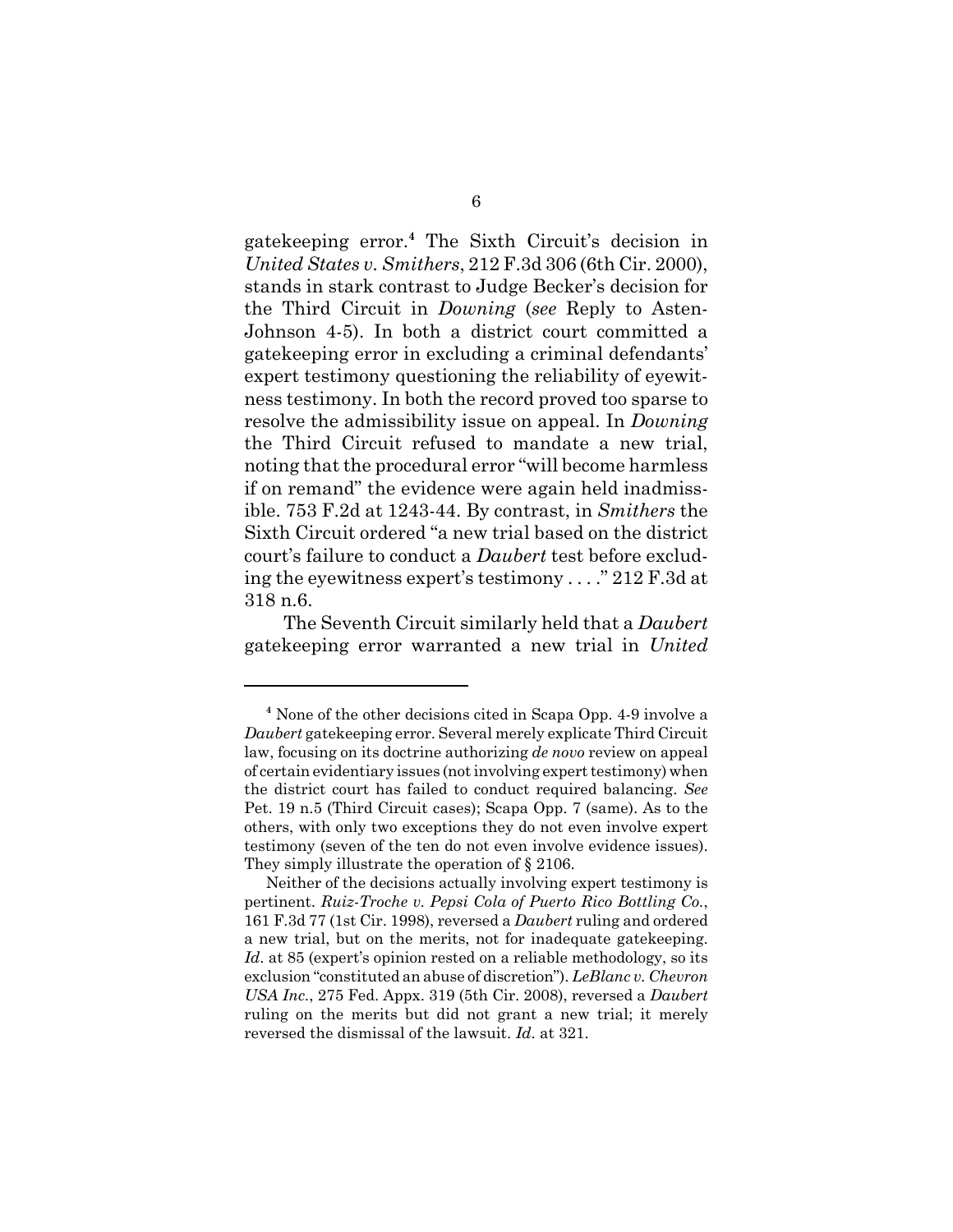*States v. Hall*, 93 F.3d 1337 (7th Cir. 1996). Hall was convicted based on an allegedly false, coerced confession. The district court had excluded expert testimony supporting his defense. *Id*. at 1341. The Seventh Circuit found a gatekeeping error. *Id*. at 1342 ("we cannot be confident that the district court applied the *Daubert* framework"); *id*. at 1345 (emphasizing this "failure to conduct a full *Daubert* inquiry"). The record was too sparse to resolve the admissibility issue on appeal; all the court could hold was that the gatekeeping error "*may* have led to the exclusion of critical testimony for Hall." *Id*. at 1346 (emphasis added). In contrast to *Downing*, the court did not order a remand to permit a proper *Daubert* inquiry (with the conviction standing if the result did not change). Instead it ordered Hall's conviction vacated. *Id*.

Returning to Scapa's merits argument: Is its view that § 2106 authorizes new trials for mere *Daubert* gatekeeping error, on a case-by-case basis, plausible? No. Statutory interpretation resolves the matter. Section 2106 is a general statute codifying the supervisory power of appellate courts. It does not even mention new trials. Section 2111, by contrast, is a particular statute focused on limiting the power of appellate courts to grant new trials. Section 2106 was enacted in 1948 (62 Stat. 963). Section 2111 was enacted in 1949 (63 Stat. 105). Plainly the specific limit on the power to grant new trials contained in the later statute controls. *E.g.*, *United States v. Estate of Romani*, 523 U.S. 517, 530-31 (1998) ("a specific policy embodied in a later federal statute should control our construction of the [earlier] statute"); *Lockhart v. United States*, 546 U.S. 142, 149 (2005) ("When the plain import of a later statute directly conflicts with an earlier statute, the later enactment governs").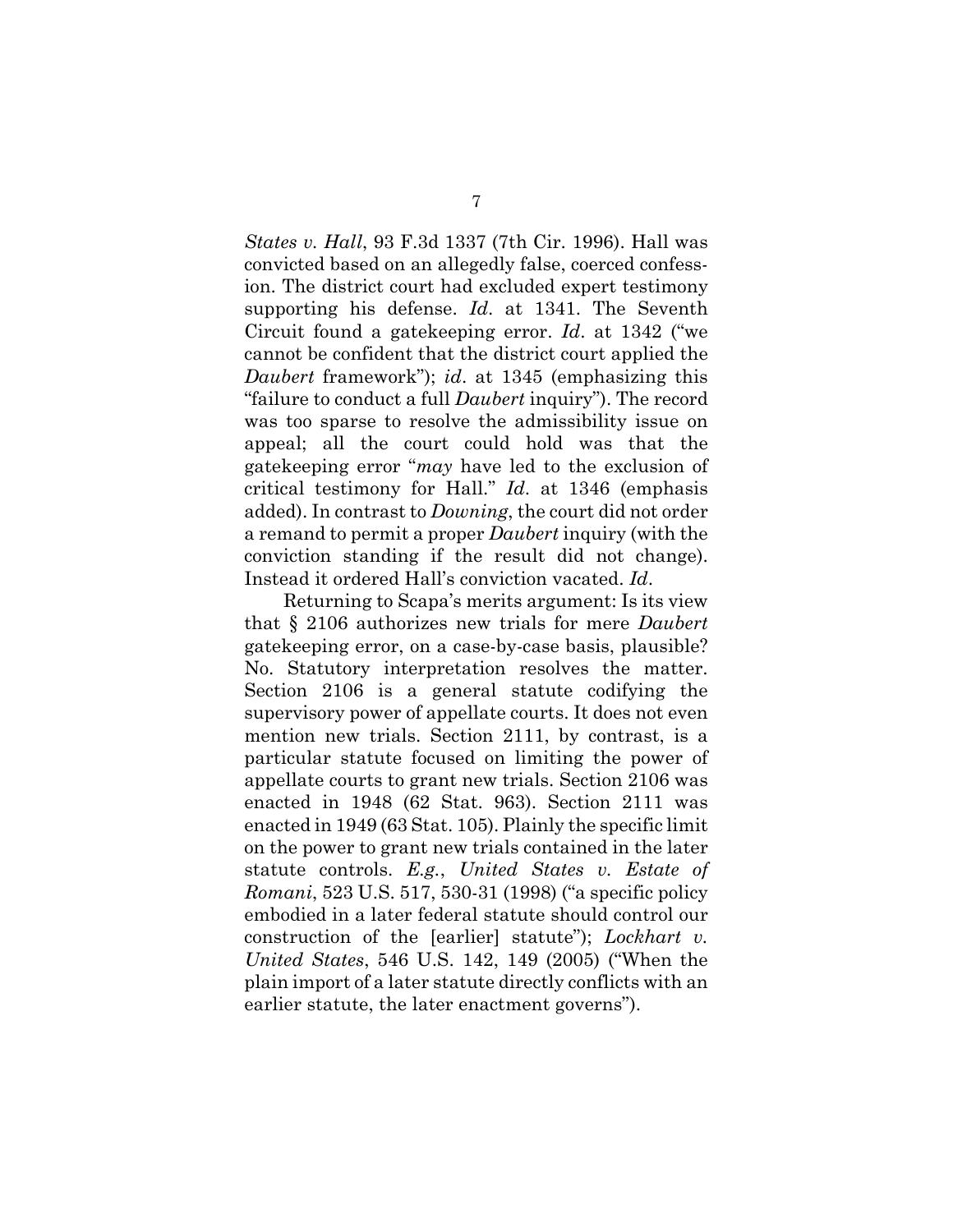Nor can Scapa find comfort in § 2106 precedents. True, this Court has recognized that under their supervisory power appellate courts may require district courts "to follow procedures deemed desirable from the viewpoint of sound judicial practice although in no-wise commanded by statute or by the Constitution." *Cupp v. Naughten*, 414 U.S. 141, 146 (1973). But "[e]ven a sensible and efficient use of the supervisory power . . . is invalid if it conflicts with constitutional or statutory provisions." *Thomas v. Arn*, 474 U.S. 140, 148 (1985). This Court has already held (albeit in a case not involving § 2111 specifically) that the § 2106 supervisory power cannot be used to circumvent the harmlesserror inquiry required by § 2111 and the companion rules governing civil and criminal litigation in the district courts (*see* Pet. 4). *Bank of Nova Scotia v. United States*, 487 U.S. 250, 254 (1988) ("We now hold that a federal court may not invoke supervisory power to circumvent the harmless-error inquiry prescribed by Federal Rule of Criminal Procedure 52(a).").

The defense of the merits of the en banc decision below mustered by AstenJohnson and Scapa seems implausible enough to suggest this case may be a suitable candidate for summary reversal.

### **C. Scapa's Argument That Appellate Courts Have "Flexibility" to Grant New Trials For** *Daubert* **Gatekeeping Error is Wrong**

Scapa next attacks, as unduly "rigid," Scapa Opp. 10, the rule we defend based on Third and Fourth Circuit precedent: that appellate courts cannot grant new trials for mere *Daubert* gatekeeping error. *Id.* at 10-14. Arguing for a more "elastic harmful-error analysis," *id*. at 11, Scapa points to this Court's decisions emphasizing that in determining whether a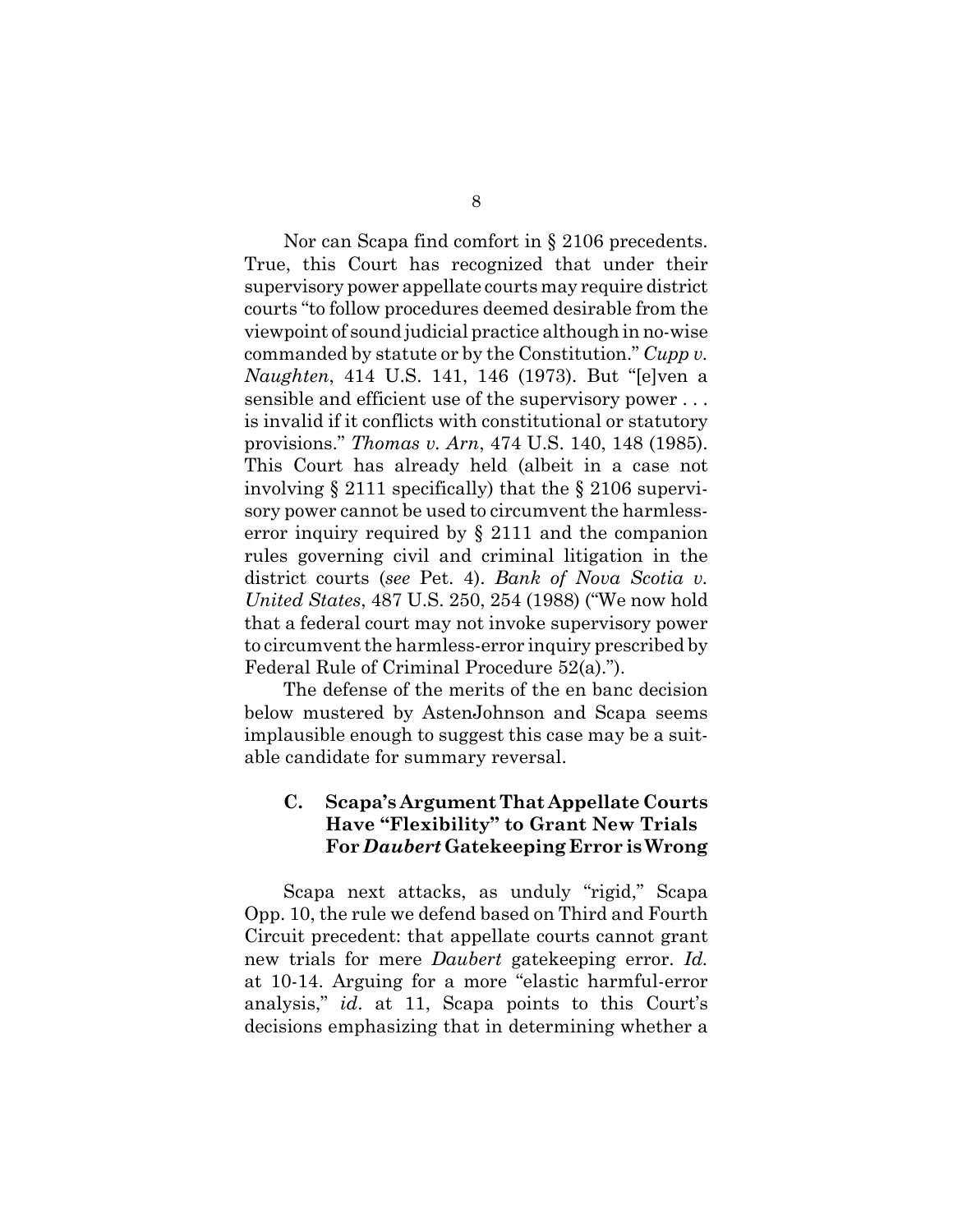particular error is harmful, appellate courts should not apply rigid rules but should take account of the specific factual circumstances. *Id*. at 10-11.

We agree that under the decisions Scapa cites, when substantive evidentiary error has occurred meaning that the jury heard evidence that should have been excluded, or failed to hear evidence that should have been admitted — judges must be flexible in deciding whether, under § 2111, the substantive evidentiary error had a "substantial and injurious effect or influence in determining the jury's verdict." *Kotteakos v. United States*, 328 U.S. 750, 776 (1946). But no such error has been found in this case. Neither Scapa nor AstenJohnson dispute that, "[b]y definition, the procedural gatekeeping error by the district judge . . . had *zero* likelihood of affecting the result . . . if, as the en banc dissenters assume might be the case (and the en banc majority likewise assumes, App. 19a), it turns out on remand that all the expert testimony heard by the jury was properly admitted." Pet. 12 & n. 3. "If the expert testimony was admissible, then the jury simply reached a verdict based on evidence it was properly permitted to consider," Pet. App. 25a — "no harm, no foul." *Id*. at 23a. Absent any finding of substantive error, flexible § 2111 balancing cannot be conducted.

Scapa's discussion of lower court cases illustrating the flexible application of § 2111 only serves to support petitioners' main argument. The Sixth and Seventh Circuit cases, Scapa Opp. 12, further buttress the circuit conflict. See pp. 5-7, *supra*. The other cases either are irrelevant or illustrate how rarely the automatic-new-trial rule will fail to be triggered based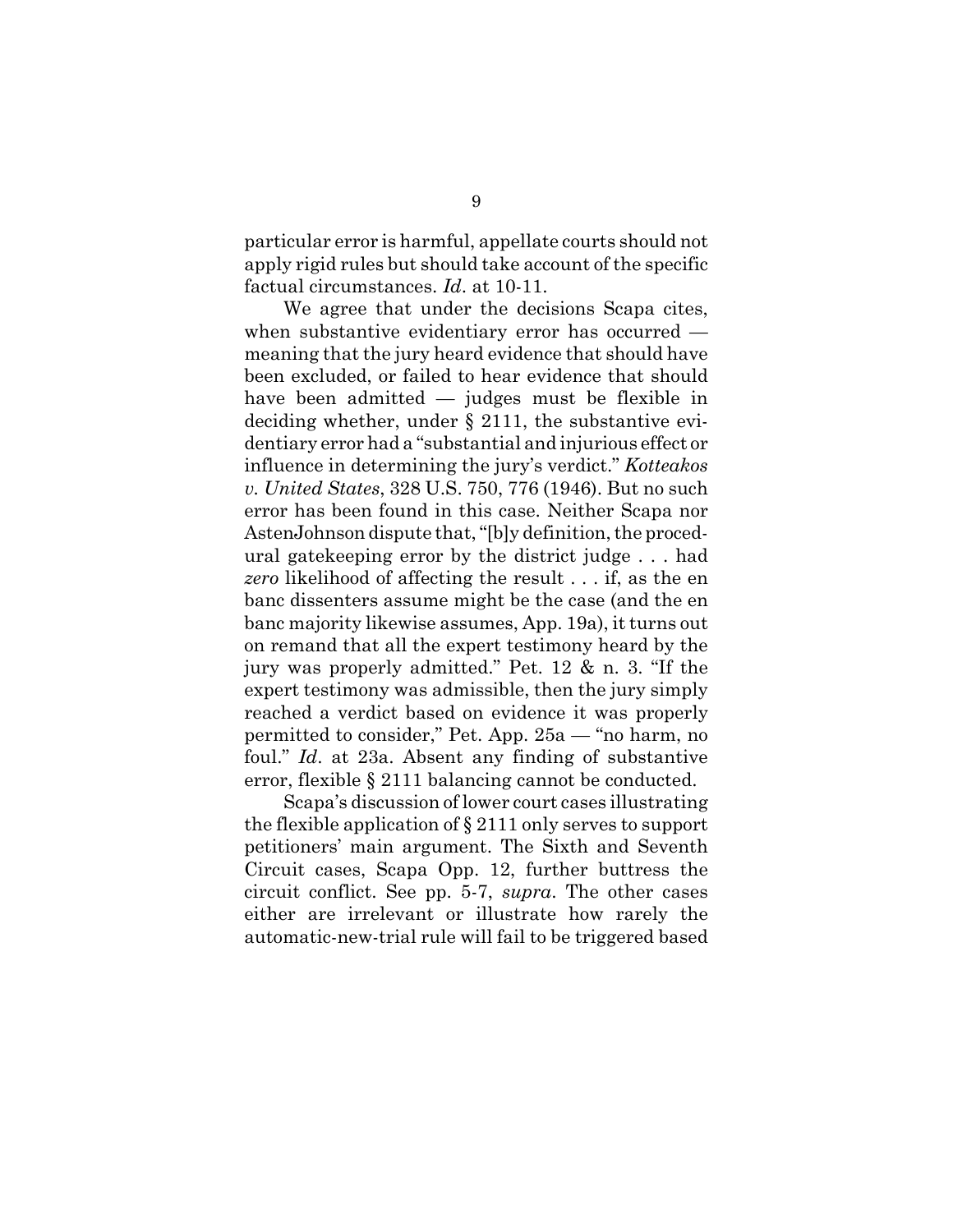on the expert testimony not being important. See pp. 1- 2 & note 1, *supra*. **5**

#### **D. Scapa's Argument That There is No Conflict is Wrong**

Scapa next contends "that there is no true circuit conflict." Scapa Opp. 14. Plainly the Ninth and Tenth Circuits mandate a new trial for mere *Daubert* gatekeeping error when the expert testimony is important and the record is too sparse for the appellate court to conclude that only one result is possible regarding admissibility (almost always true). See pp. 1- 2, *supra*. In addition, Scapa has demonstrated that the Sixth and Seventh Circuits sometimes order new trials for mere *Daubert* gatekeeping error. See pp. 5-7, *supra*.

These circuits apply a rule in conflict with the well-settled general rule that an improper exercise of discretion is cured by a remand to permit the proper exercise of discretion. Pet. 19-20. Neither Scapa nor AstenJohnson has cited any case in the other nine circuits granting a new trial for mere *Daubert* gatekeeping error. The Third and Fourth Circuits have affirmatively rejected requests for new trials in such circumstances. Pet. 21.

Using a confusing double negative, Scapa contends that in *Downing*, Judge Becker "did not hold" that "harmful error cannot be found" based on a gatekeeping error. In fact, he held a new trial proper

**<sup>5</sup>** The only decision not already discussed is *Smith v. Jenkins*, 732 F.3d 51 (1st Cir. 2013), which Scapa suggests held that mere *Daubert* gatekeeping error can constitute "harmful error." Scapa Opp. 12. But in *Smith* the court found substantive evidentiary error, *id*. at 65, which it relied on, in an alternative holding, to order a new trial. *Id*. at 68-69.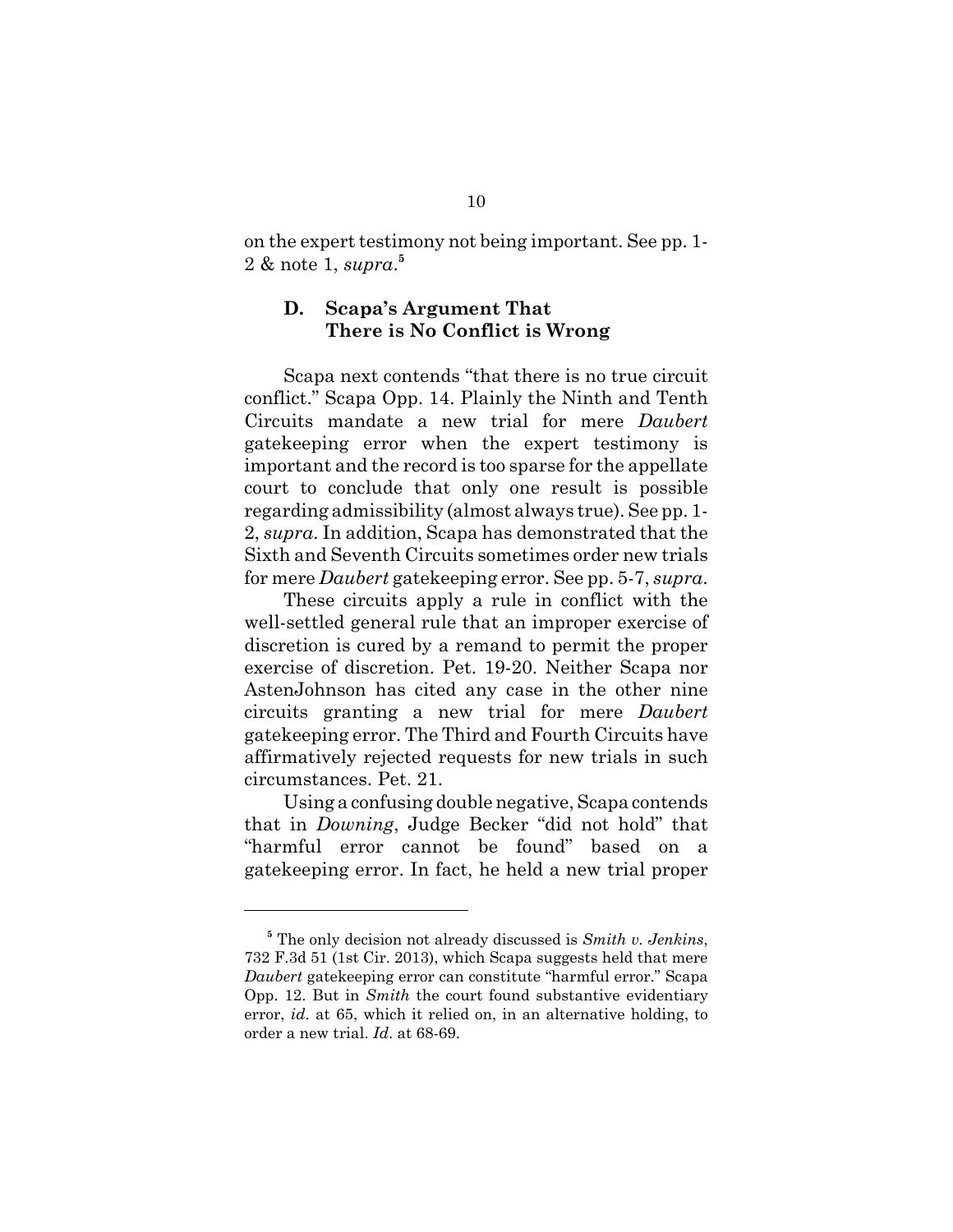*only* if on remand, after fulfilling its gatekeeping responsibilities, the district court reversed its substantive evidentiary ruling and ruled "that the proffered testimony is admissible." 753 F.2d at 1243. He held that the "judgment of conviction should be reinstated" if the district court on remand reached the same substantive result. *Id*. at 1244.

The conflict between the Third and Fourth Circuits, and the Sixth, Seventh, Ninth, and Tenth Circuits, in applying § 2111 to *Daubert* gatekeeping errors, is clear.

#### **E. Scapa's Argument That Appellate Judges Would Be Burdened By Limits on Their Power to Grant New Trials is Immaterial**

Finally, Scapa warns that adhering too rigidly to § 2111's prohibition on new trials absent a substantial and injurious effect on the jury's verdict could burden appellate judges. Scapa Opp. 14-15. Scapa's practical observation may be well founded: a policy of limiting new trials can sometimes entail multiple appeals. But weighing those policy concerns is for Congress. And Congress has duly weighed them. Acting on policy concerns that have persisted for over a century, Congress chose to prioritize preventing appellate courts from ordering new trials based on technical errors. Pet. 3-4, 11. If new trials can *ever* be granted for mere *Daubert* gatekeeping error, only district courts may grant them, because § 2111 plainly bars appellate courts from doing so. Whatever burden § 2111 may impose on appellate judges, it is not their place to claim power that Congress has allocated to district judges. Reply to AstenJohnson 3-4.